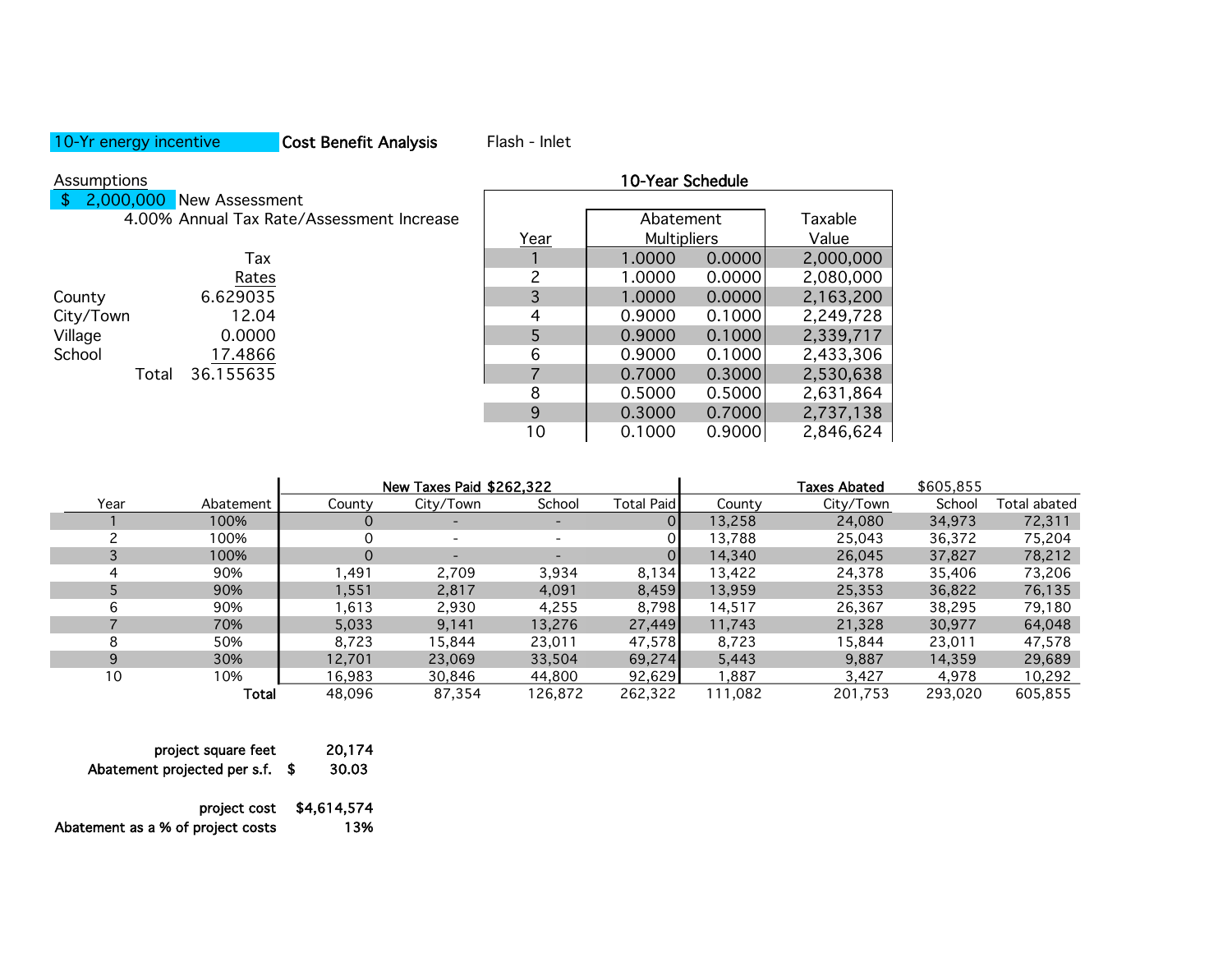## Flash - Inlet **Cost Benefit Analysis**

10-Year Abatement CIITAP Financial Need

- \$ 2,000,000 Increase in Assessment
	- 4.00% Annual Tax Rate/Assessment Increase

|         |       | Tax      |
|---------|-------|----------|
|         |       | Rates    |
| County  |       | 6.629035 |
| Town    |       | 12.04    |
| Village |       | 0.0000   |
| School  |       | 17.4866  |
|         | Total | 36.15564 |

| Assumptions |           |                                           |      | 10-Year Schedule   |        |           |
|-------------|-----------|-------------------------------------------|------|--------------------|--------|-----------|
| S.          | 2,000,000 | Increase in Assessment                    |      |                    |        |           |
|             |           | 4.00% Annual Tax Rate/Assessment Increase |      | Abatement          |        | Taxable   |
|             |           |                                           | Year | <b>Multipliers</b> |        | Value     |
|             |           | Tax                                       |      | 1.0000             | 0.0000 | 2,000,000 |
|             |           | Rates                                     |      | 0.9000             | 0.1000 | 2,080,000 |
| County      |           | 6.629035                                  | 3    | 0.8                | 0.2000 | 2,163,200 |
| Town        |           | 12.04                                     | 4    | 0.7                | 0.3000 | 2,249,728 |
| Village     |           | 0.0000                                    |      | 0.6                | 0.4000 | 2,339,717 |
| School      |           | 17.4866                                   | 6    | 0.5000             | 0.5000 | 2,433,306 |
|             | Total     | 36.15564                                  |      | 0.4000             | 0.6000 | 2,530,638 |
|             |           |                                           | 8    | 0.3000             | 0.7000 | 2,631,864 |
|             |           |                                           | 9    | 0.2000             | 0.8000 | 2,737,138 |
|             |           |                                           | 10   | 0.1000             | 0.9000 | 2,846,624 |
|             |           |                                           |      |                    |        |           |

|      |           |        | New Taxes Paid \$ | 418,699 |         |                 |        | <b>Taxes Abated</b> | 449,478                  |         |
|------|-----------|--------|-------------------|---------|---------|-----------------|--------|---------------------|--------------------------|---------|
| Year | Abatement | County | Town              | Village | School  | <b>TOTAL</b>    | County | Town                | Village                  | School  |
|      | 100%      | U      |                   |         |         |                 | 13,258 | 24,080              |                          | 34,973  |
|      | 90%       | ,379   | 2,504             |         | 3,637   | 7,520           | 12,410 | 22,539              | $\overline{\phantom{0}}$ | 32,735  |
|      | 80%       | 2,868  | 5,209             |         | 7,565   | 15,6421         | 11,472 | 20,836              | -                        | 30,262  |
|      | 70%       | 4,474  | 8,126             |         | 11,802  | 24,402          | 10,439 | 18,961              | $\overline{\phantom{0}}$ | 27,538  |
|      | 60%       | 6,204  | 11,268            |         | 16,365  | 33,838          | 9,306  | 16,902              | -                        | 24,548  |
| 6    | 50%       | 8,065  | 14.649            |         | 21,275  | 43,989          | 8,065  | 14,649              | $\overline{\phantom{0}}$ | 21,275  |
|      | 40%       | 10,065 | 18,281            |         | 26,551  | 54,898          | 6,710  | 12,188              |                          | 17,701  |
| я    | 30%       | 12.213 | 22.181            |         | 32,216  | 66,610          | 5,234  | 9,506               | $\overline{\phantom{0}}$ | 13,807  |
| 9    | 20%       | 14,516 | 26,364            |         | 38,291  | 79.170 <b>I</b> | 3,629  | 6,591               |                          | 9,573   |
| 10   | 10%       | 16,983 | 30,846            |         | 44,800  | 92,629          | 887, ا | 3,427               | $\overline{\phantom{0}}$ | 4,978   |
|      | Total     | 76.767 | 139.429           | 0       | 202,503 |                 | 82,411 | 149,678             |                          | 217,389 |

| project square feet               |      | 20,174      |
|-----------------------------------|------|-------------|
| Abatement projected per s.f.      | - SS | 22.28       |
| project cost                      |      | \$4,614,574 |
| Abatement as a % of project costs |      | 10%         |